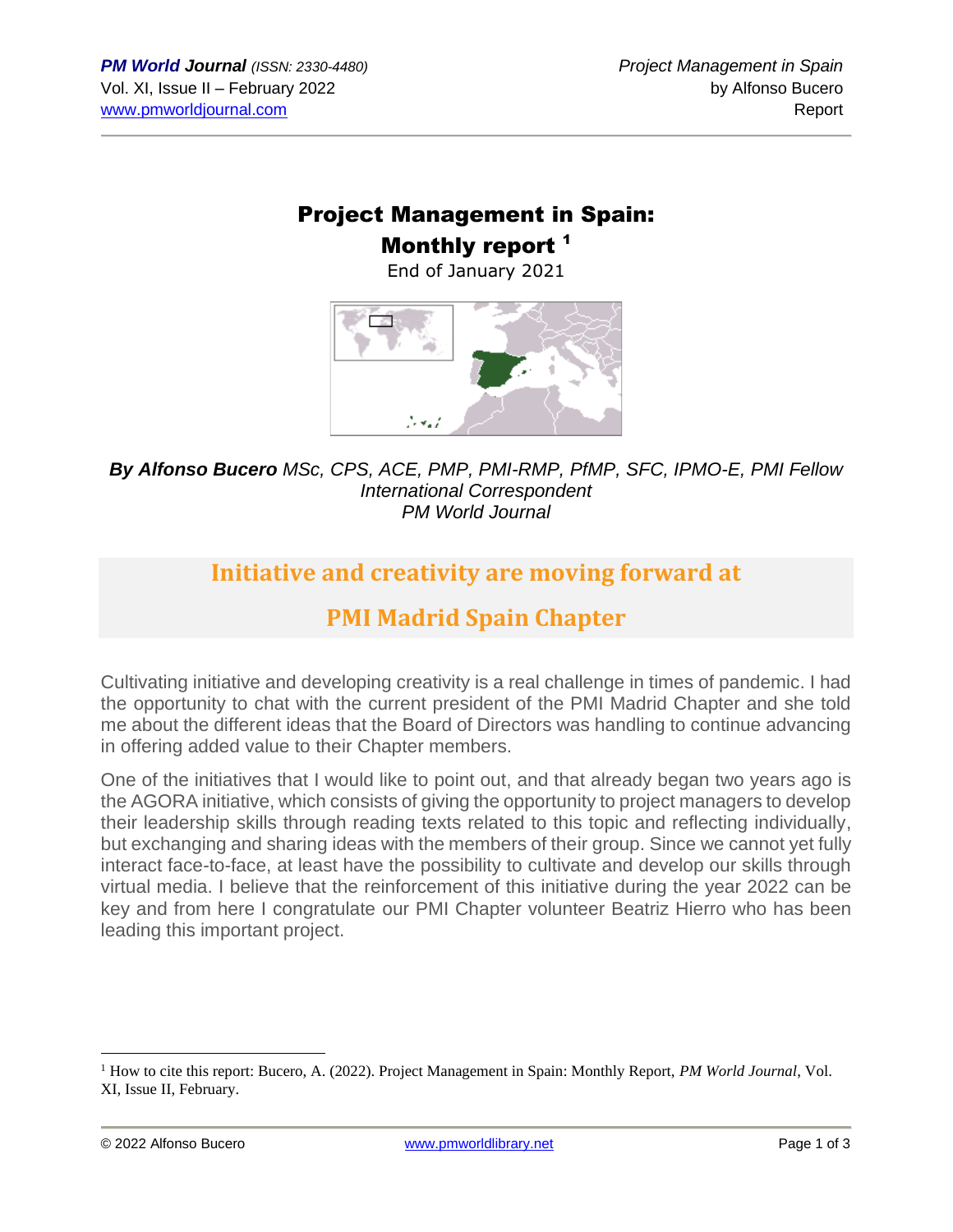

Beatriz Hierro

The president of the Madrid Chapter (Susana Moreno) firmly believes that facilitating the development of the "non-technical" skills of the members of the Chapter, through activities and projects where all members can collaborate, can add value and ensure that they are increasingly better prepared.

Throughout the year 2022 the Madrid Chapter will organize another Congress in spring, which we all hope can be face-to-face. This Congress shall be preceded by elections of the Board of Directors of the Chapter.



As a member and former president of the Chapter of PMI Madrid Spain, it is fantastic to perceive that our Chapter is still very active and focused on adding value to its members, society and the profession.

#### **HAPPY PROJECTS, TOMORROW WILL BE BETTER!**